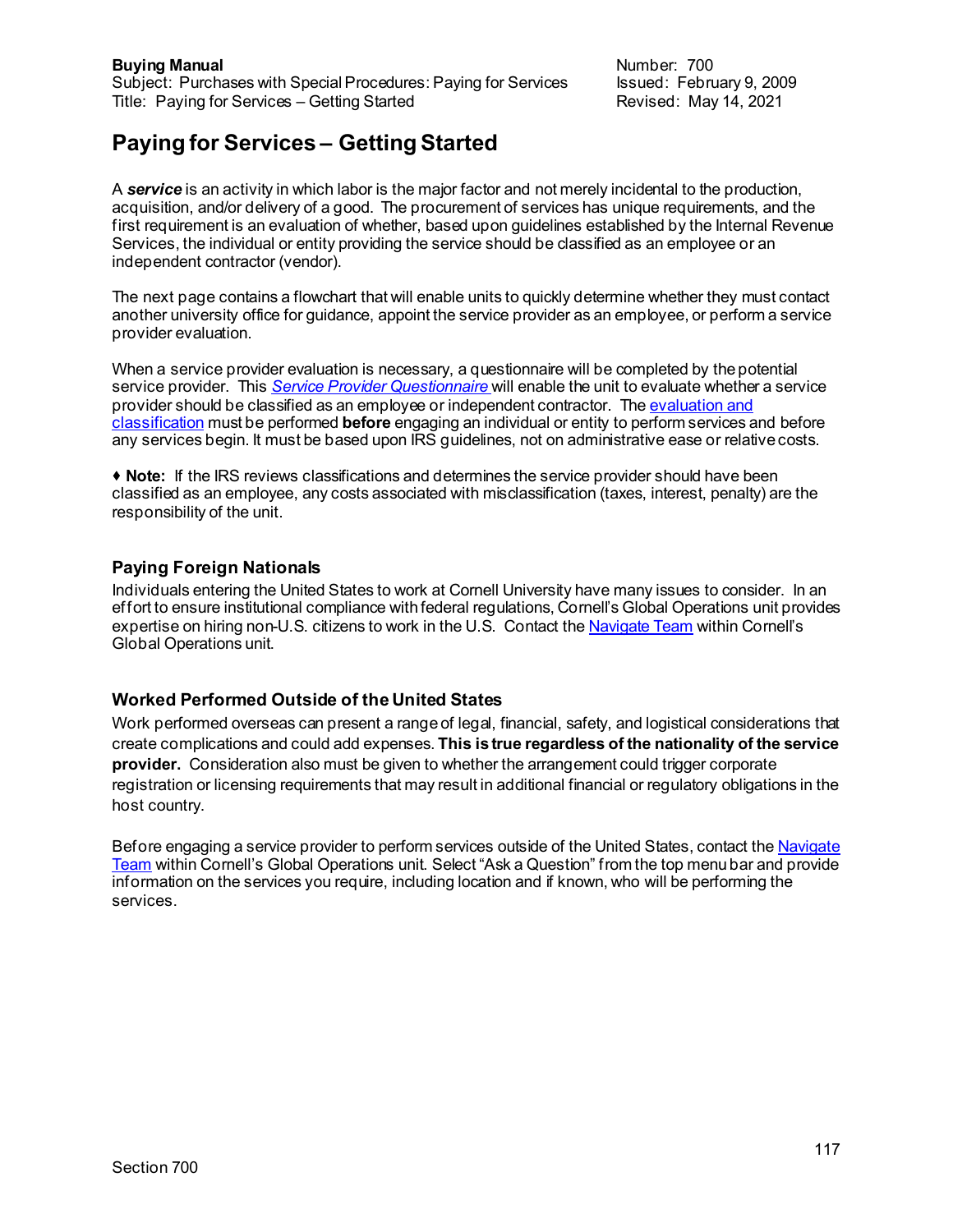**Buying Manual Number: 700**<br>Subject: Purchases with Special Procedures: Paying for Services Subject: February 9, 2009 Subject: Purchases with Special Procedures: Paying for Services Title: Paying for Services – Getting Started **Revised: May 14, 2021** 

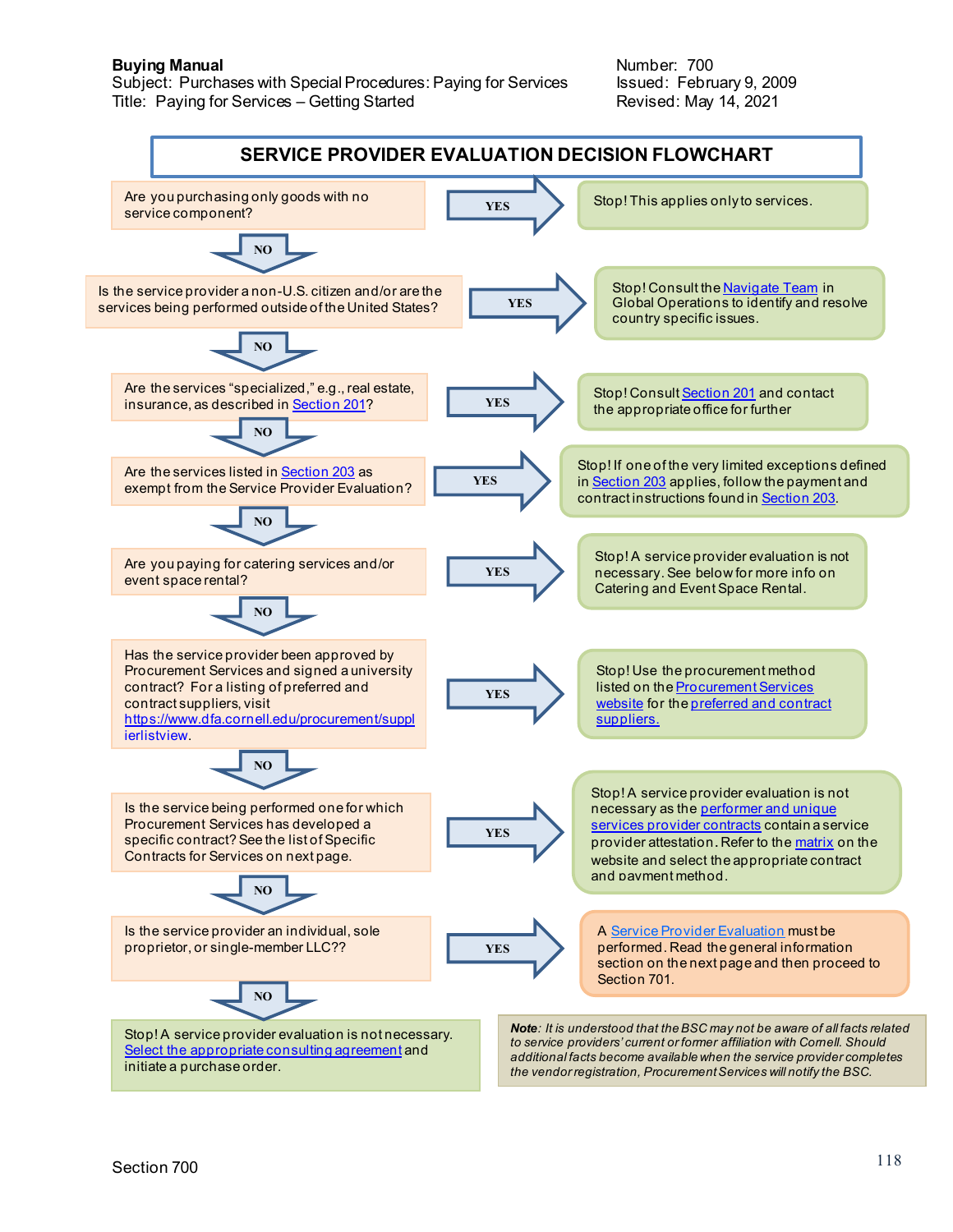# **Service Providers – General Information**

The following information does not apply to service providers appointed through Payroll.

#### **Insurance**

The service provider (vendor) is generally required to provide proof that they meet the university's minimum insurance requirements if the performance of the service could result in liability to the University (i.e., services performed on university property). For information on the university's minimum insurance requirements, se[e Section 405, Insurance](https://www.dfa.cornell.edu/sites/default/files/bm-section-405.pdf) Requirements topic within this manual. If you are unsure as to whether the intended service provider must provide proof of insurance, contact Risk Management and Insurance.

 **Note:** Procurement and Payment Services (Procurement) updates the KFS vendor record for those vendors that are required to provide proof of adequate insurance coverage. You may check the Insurance tab on the vendor record in KFS.

### **Contracts**

A contract must be executed between the service provider (vendor) and the university in order to establish mutually agreed upon terms and conditions of the transaction. The university's purchase order is a legally binding contract that contain[s terms and conditions](https://www.dfa.cornell.edu/sites/default/files/bm-section-404.pdf) designed to protect the interests of the university.

When procuring services, it is often advisable to include terms beyond those in the Cornell purchase order's standard [terms and conditions,](https://www.dfa.cornell.edu/sites/default/files/cornell-terms.pdf) such as the scope of work or deliverables, acceptance criteria, identification of who will provide the services, etc. Contracts covering several specific types of services have been drafted by the Office of University Counsel and these documents will be used in conjunction with the purchase order. The contracts, listed below, can be found on the Procurement website at <http://www.dfa.cornell.edu/procurement/tools-forms/forms/contracts>.

### **Getting Started**

- 1. **If the vendor is international** (i.e., an individual working outside the U.S. or a foreign entity performing work within or outside of the U.S.) see International Consulting Agreements below.
- 2. Check the **[Specific Contracts for One-time Services](file://sf-dfacit-fs-02.serverfarm.cornell.edu/procurement/tools-forms/forms/contracts/-specific-service-providers)**below to see if there's a contract there that meets your needs. Each of these contracts is geared toward a specific type of service: facility rentals; caterers; performers; photography, graphic design, general services, or language translation.
	- 1. If a contract is available, complete the contract with the service provider, and submit it through the normal I Want document process.
	- 2. If you need assistance selecting a contract, contact your BSC.
	- 3. If a contract doesn't exist, continue with the next steps.
- 3. **If the vendor is a legal entity** (i.e., corporation, partnership, limited liability partnership, limited liability company):
	- 1. Select either the [Professional Service or IT Professional Service agreement under](file://sf-dfacit-fs-02.serverfarm.cornell.edu/procurement/tools-forms/forms/contracts/professional-service-providers)  [Consulting Agreements below.](file://sf-dfacit-fs-02.serverfarm.cornell.edu/procurement/tools-forms/forms/contracts/professional-service-providers)
	- 2. Send the service provider the applicable professional service provider contract.
	- 3. Send the completed contract and a **robust statement of work** to your business service center (BSC) using an I Want document.
- 4. If the vendor is an **individual** or if you're **not sure**if they are a legal entity, then complete the Service Provider Evaluation process, which is explained in Section 701.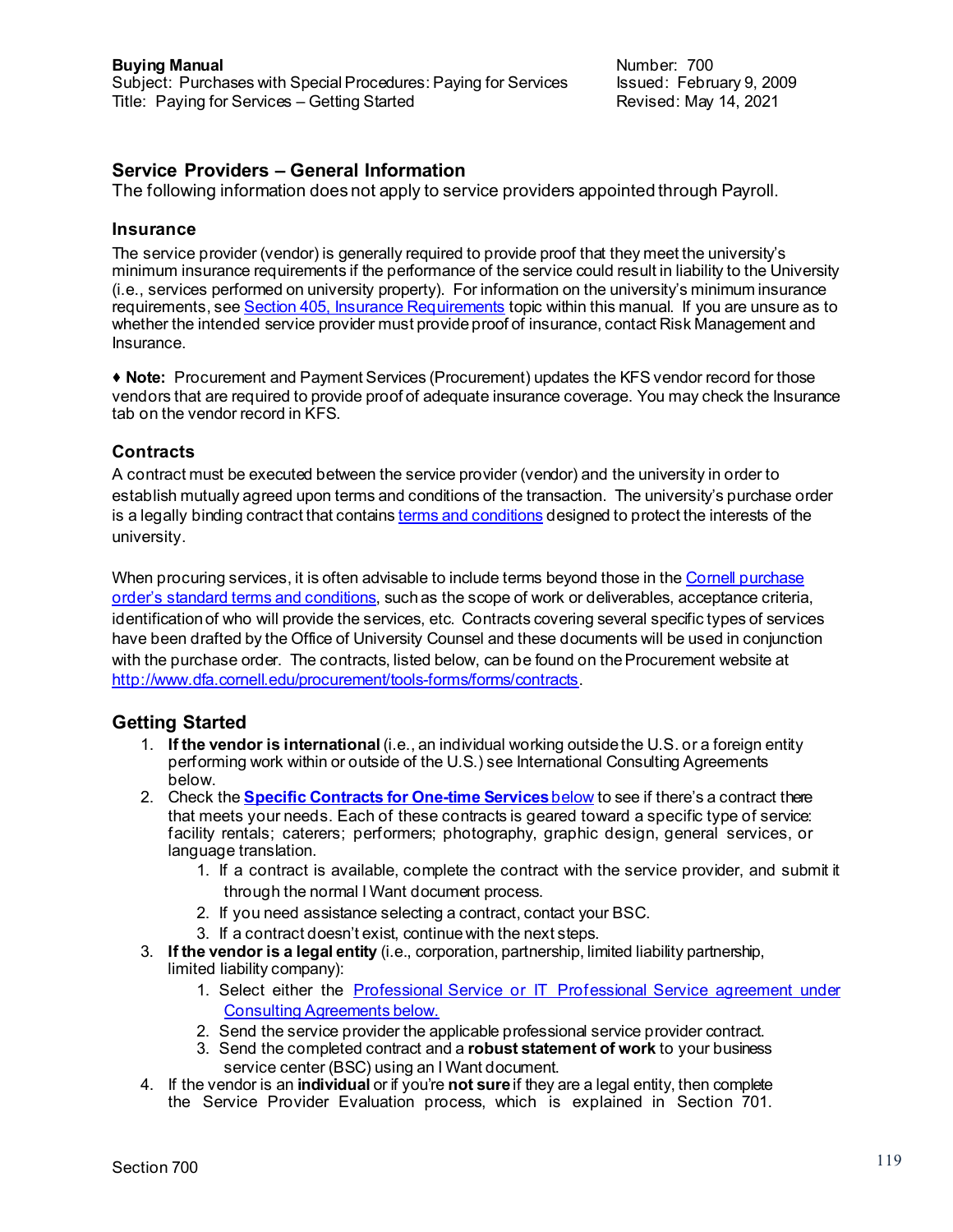**Buying Manual Buying Manual**<br>Subject: Purchases with Special Procedures: Paying for Services and alssued: February 9, 2009 Subject: Purchases with Special Procedures: Paying for Services Issued: February 9, 200<br>Title: Paying for Services – Getting Started Fig. 19921 Title: Paying for Services – Getting Started

- 5. If you are engaging a **current Cornell student** to conduct a workshop or perform a service,
	- 1. All payments to **Cornell students for services rendered in the U.S**. should be processed as follows:
		- 1. If the student has an incorporated business with a federal employer identification number, then follow the standard paying for services process and issue a purchase order to the business.
		- 2. If the student uses their social security number, then process through Payroll as a temporary casual employee.
	- 2. For **students performing services outside the United States**, contact Global Operations using the Navigate web tool to be sure the payment is allowed. Follow th[e](https://www.dfa.cornell.edu/procurement/tools-forms/forms/contracts#international) [International Consulting Agreement p](https://www.dfa.cornell.edu/procurement/tools-forms/forms/contracts#international)rocess. For tax reporting purposes, please indicate in the business purpose that service will be/was provided outside of U.S.

# **Specific Contracts for Services (with service provider attestation)**

**For international service providers** (i.e., an individual working outside the U.S. or a foreign entity performing work within or outside of the U.S.), follow the instructions in the International Consulting [Agreements](https://www.dfa.cornell.edu/procurement/tools-forms/forms/contracts#international) section below and process on a purchase order. If you are engaging a foreign national within the US, if they are on a non-Cornell sponsored visa, you may not engage them without permission from the sponsoring agency.

These contracts are for **specific** kinds of one-time services, whether the services are performed by an individual or a legal entity (i.e., corporation, partnership, limited liability partnership, limited liability company) within the US. If you are engaging a service provider for repeat work over a period of time, please complete the service provider evaluation process and use the appropriate consulting agreement, i.e., independent consultant or professional services agreement.

Because a service provider attestation is included in these specific contracts, the service provider questionnaire and evaluation worksheet are not required. If the service provider indicates that they have been a Cornell employee, student, or student-employee within the past twelve months, contact [tax@cornell.edu](mailto:tax@cornell.edu) before proceeding.

- *[Addendum for Facility Contract Agreements](https://www.dfa.cornell.edu/sites/default/files/addendum-facility-contract-agreements.pdf)* use this agreement when utilizing a facility's contract for event space rental. See chart below for details.
- [Caterer contract](https://www.dfa.cornell.edu/sites/default/files/caterer-contract.pdf) for use with caterers. See chart below for details
- **[Performer and Service Provider Contract Matrix](https://www.dfa.cornell.edu/sites/default/files/service-provider-matrix.pdf)** This document will help you determine the type of contract, payment method, and insurance requirements needed when hiring entertainers and one-time service providers. Use the agreements below to address tax, liability, ownership, and contract terms and conditions.

use the standard Performer or Small Services Provider contract.

- o *Performer [without Equipment contract](https://www.dfa.cornell.edu/sites/default/files/performer-no-equipment-contract.pdf) --* for use with individual service providers, such as entertainers, DJ's, clowns, small bands. **Caution:** Contracts for major, public, entertainment events held in places such as Bailey Hall and Statler Auditorium must be reviewed by the Office of University Counsel; do not
- o *Performer [with Equipment contract](https://www.dfa.cornell.edu/sites/default/files/performer-equipment-contract.pdf) --* for use with individual service providers, such as entertainers, DJ's, clowns, small bands. **Caution:** Contracts for major, public, entertainment events held in places such as Bailey Hall and Statler Auditorium must be reviewed by the Office of University Counsel; do not use the standard Performer nor Small Services Provider contract.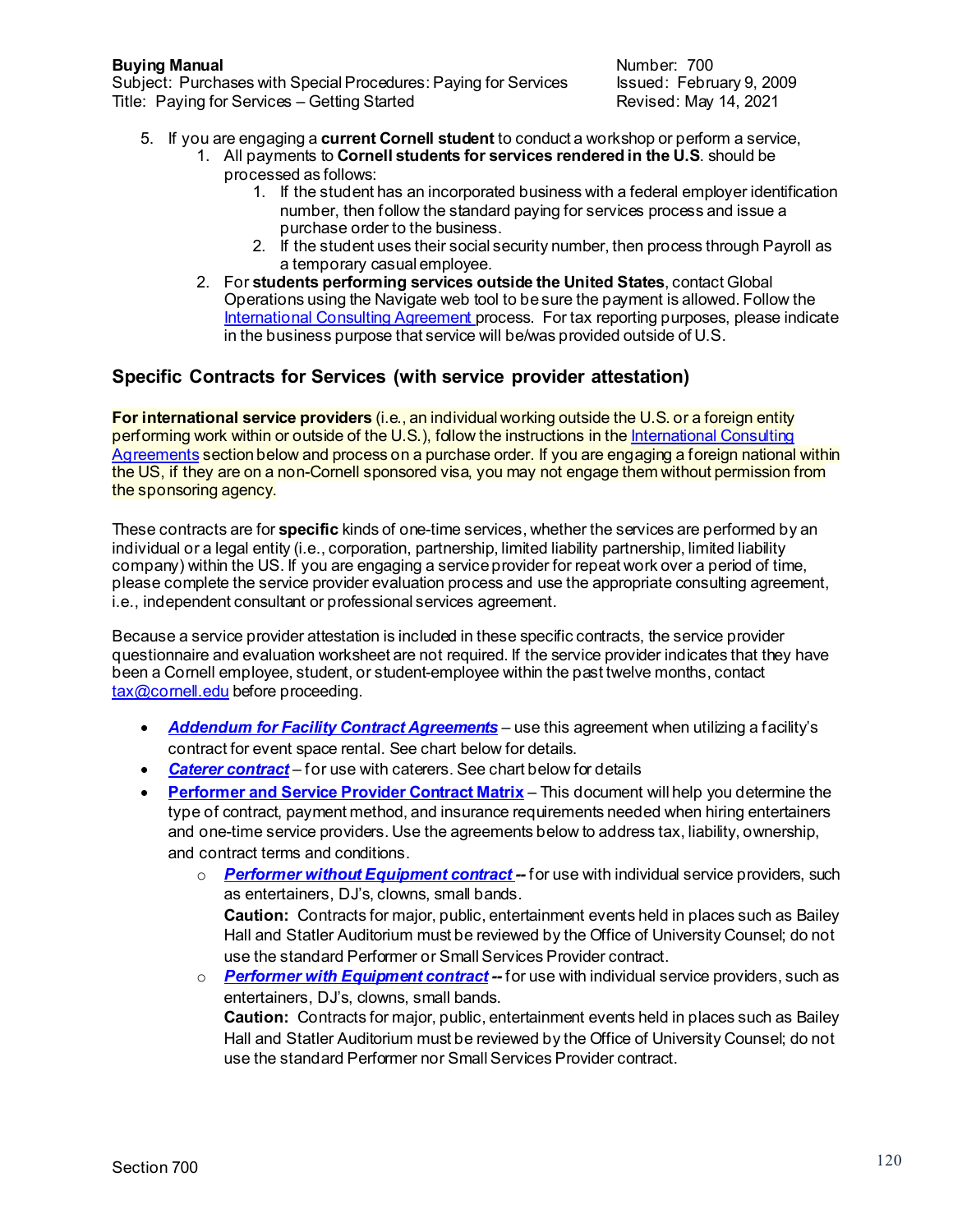**Buying Manual Buying Manual**<br>Subject: Purchases with Special Procedures: Paying for Services lissued: February 9, 2009 Subject: Purchases with Special Procedures: Paying for Services Title: Paying for Services – Getting Started Revised: May 14, 2021

- o *[Service Provider contract](https://www.dfa.cornell.edu/sites/default/files/small-services-contract.pdf)* for use with individual service providers, such as massage therapists, henna/face painting, one- or two-day workshops. For consulting services, use th[e Independent Consultant Agreement.](https://www.dfa.cornell.edu/procurement/tools-forms/forms/contracts#consulting)
- o *[Service Provider contract](https://www.dfa.cornell.edu/sites/default/files/comm-services-prof-services-agrmt.pdf) for Graphic Design or Videography --* for use with individual service providers.
- o **[Service Provider contract for Writing,](https://www.dfa.cornell.edu/sites/default/files/writing-editing-provider-contract.pdf) Editing, Indexing** for use with individual service providers.
- o *Service Provider contract [for Photographer, Artist, Illustrator](https://www.dfa.cornell.edu/sites/default/files/photographer-prof-services-agrmt.pdf)* -- for use with individual service providers.
- o **[Service Provider contract for Language Translation](https://www.dfa.cornell.edu/procurement/tools-forms/forms/contracts) and Interpretation (including sign language)** – for use with individual service providers
- *Executive [Search Firm Agreement](https://www.dfa.cornell.edu/procurement/tools-forms/forms/contracts) Template --* All final search firm agreements must be approved by Human Resources. The authorizing party must retain a copy of this contract. A purchase order is required. In addition, please forward a copy of this agreement, **completed and signed by the contractor and university representatives**, along with all relevant attachments, to Allan Bishop, Division of Human Resources, 337 Pine Tree Road, Ithaca, NY 14850.

# **Consulting Agreements**

Agreements must be complete, initialed by the unit, signed by the service provider/consultant/ contractor, and include a detailed statement of work. A purchase order is required. If possible, discourage changes to the contract language.

- *[Independent Contractor/Consultant agreement](https://www.dfa.cornell.edu/sites/default/files/consultant-agreement.pdf)* for use with *individuals* who have been evaluated and classified as independent contractors; covers such issues as tax and liability. The service provider questionnaire and evaluation worksheet are required. For IT-related services, use the IT Professional Services agreement.
- **[Amendment to Independent Contractor/Consultant Agreement](https://www.dfa.cornell.edu/sites/default/files/consultant-amendment.pdf)** use this to amend the original Independent Contractor/Consultant agreement.
- *[Professional Services agreement](https://www.dfa.cornell.edu/sites/default/files/prof-services-agrmt.pdf)* for use with business entities; covers such issues as tax and liability.
- *[IT Professional Services agreement](https://www.dfa.cornell.edu/sites/default/files/it-prof-services-agrmt.pdf)* for use with business entities or individuals providing information technology and cloud computing services; covers such issues as tax and liability. This language is written specifically for information technology companies that provide hardware, software, web design, or cloud services.
- **[Amendment to Professional Services Agreement](https://www.dfa.cornell.edu/sites/default/files/prof-services-amendment.pdf)** use this form to amend the original Professional or IT Professional Services agreements.
- **[International Independent Consultant Agreement](https://www.dfa.cornell.edu/sites/default/files/international-consultant-agreement.pdf)** for individuals or entities performing work within and outside of the U.S. to address tax, liability, and contract terms and conditions for work performed overseas.
	- $\circ$  Before engaging/hiring short-term consultants, lecturers, data collectors, and others for international assignments, complete the shor[t Navigate Questionnaire](https://navigate.cornell.edu/hc/en-us). The Navigate team members from Human Resources, the Office of University Counsel, and the University Tax Office will advise you on country-specific issues.
	- o Complete th[e International Independent Contractor Certification and Attestation \(PDF,](https://www.dfa.cornell.edu/sites/default/files/international-service-provider-attestation.pdf)  [256 KB\).](https://www.dfa.cornell.edu/sites/default/files/international-service-provider-attestation.pdf) This form must be completed by any individual who provides services in any jurisdiction outside the United States on Cornell's behalf, regardless of nationality or country of residence. All information must be entered completely by the person to perform the services to ensure accuracy and a timely review. The information on this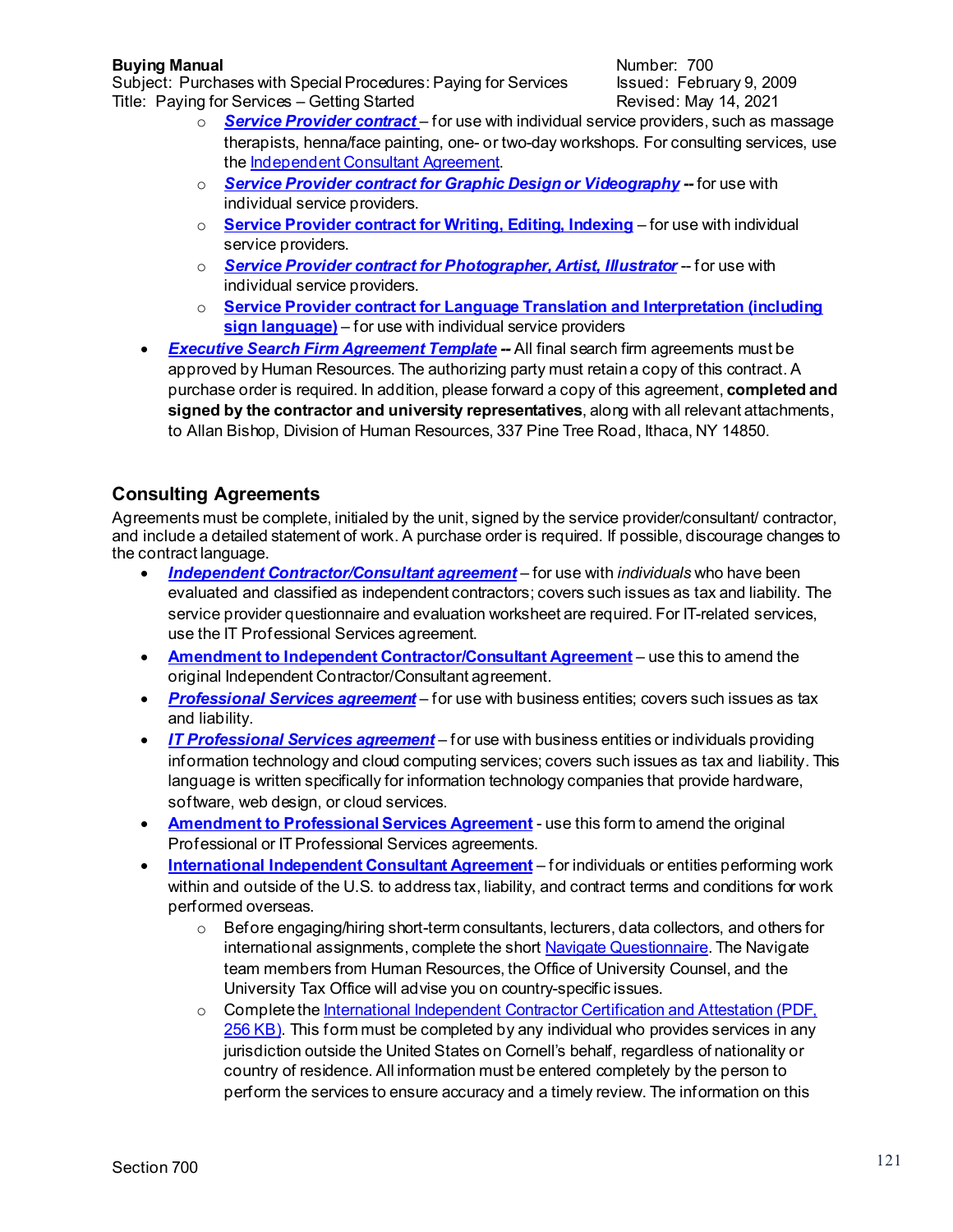**Buying Manual Buying Manual**<br>Subject: Purchases with Special Procedures: Paying for Services and alssued: February 9, 2009 Subject: Purchases with Special Procedures: Paying for Services Title: Paying for Services – Getting Started Revised: May 14, 2021

form is to be used to determine whether the services and individual comply with the independent contractor guidelines set out by the U.S. IRS and the laws of the country where the services will be performed.

#### *Finally, units with unusual business needs require customized contracts. Such contracts must be reviewed by the Office of University Counsel; therefore, contact Procurement prior to initiating the purchase order. Additional information on contracts can be found i[n section 409](https://www.dfa.cornell.edu/sites/default/files/bm-section-409.pdf).*

# **Catering and Event Space Rental**

*Catering* occurs when a vendor prepares, sets up, serves or cleans up food on Cornell controlled property, including both facilities owned by Cornell and facilities (event space) that may be rented or leased and only under Cornell's control for the period of the event (i.e., rental of a banquet hall). Catering should not be confused with simple *delivery* where no service is provided on site (i.e., pizza delivery).

Below the contract requirements, deposit and final payment options for catering only, event space rental, catering with event space rental are defined.

| <b>Catering Only</b>                                 | <b>Dollar Amount</b> | <b>Contract</b>                                                                                                                                                                                                                                         | <b>Deposit</b>                                                                                                    | <b>Final Payment</b>                                                                                                                     |
|------------------------------------------------------|----------------------|---------------------------------------------------------------------------------------------------------------------------------------------------------------------------------------------------------------------------------------------------------|-------------------------------------------------------------------------------------------------------------------|------------------------------------------------------------------------------------------------------------------------------------------|
|                                                      |                      | <b>Requirements</b>                                                                                                                                                                                                                                     | <b>Options</b>                                                                                                    | <b>Options</b>                                                                                                                           |
| <b>Caterers with a</b><br><b>University Contract</b> | Up to \$10,000       | The standard catering A deposit up to<br>contract is not needed. 50% of the total,                                                                                                                                                                      | not to exceed                                                                                                     | The BSC may make<br>final payment on a<br>pcard. The total                                                                               |
|                                                      |                      | Quote/scope of work<br>is required.                                                                                                                                                                                                                     | \$5,000, may be<br>paid via pcard.                                                                                | payment (sum of<br>deposit and final<br>payment) may not<br>exceed \$10,000.                                                             |
| Caterers with a<br><b>University Contract</b>        | \$10,000 or greater  | The standard catering After the PO is<br>contract is not needed. issued, a deposit made through the<br>PO is required. A<br>Quote/scope of work<br>must be attached to<br>the requisition.                                                              | up to 50% of the PO process.<br>total, not to<br>exceed \$10,000,<br>may be paid via<br>pcard.                    | Final payment to be                                                                                                                      |
|                                                      |                      |                                                                                                                                                                                                                                                         |                                                                                                                   |                                                                                                                                          |
| All Other Caterers Up to \$10,000                    |                      | Use Cornell's <u>standard</u>  After contract is<br><b>Catering Contract.</b><br>The BSC director or<br>designee signs the<br>completed contract<br>and returns it to<br>vendor.                                                                        | up to 50% of the pcard. The total<br>total, not to<br>exceed \$5,000,<br>may be paid via<br>pcard.                | The BSC may make<br>signed, a deposit final payment on a<br>payment (sum of<br>deposit and final<br>payment) may not<br>exceed \$10,000. |
| All Other Caterers \$10,000 or Greater               |                      | The unit will ask the<br>vendor to complete<br>Cornell's standard<br><b>Catering Contract.</b><br>The BSC collects<br><b>Cornell's Standard</b><br><b>Catering Contract</b><br>(BSC does not sign)<br>and attaches it to the<br><b>KFS Requisition.</b> | After the PO is<br>up to 50% of the PO process.<br>total, not to<br>exceed \$10,000,<br>may be paid via<br>pcard. | Final payment to be<br>issued, a deposit made through the                                                                                |